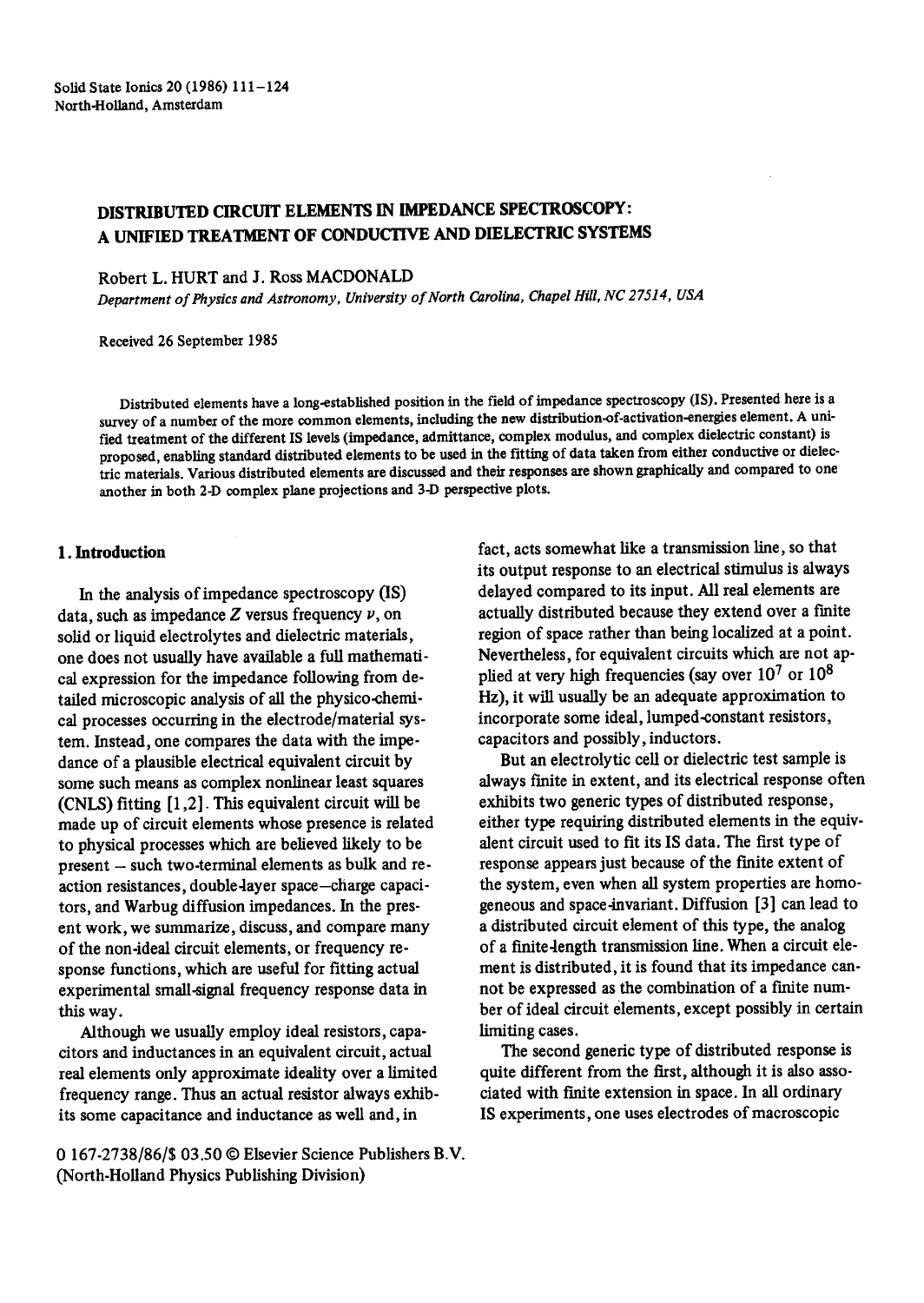dimensions. Therefore the total macroscopic current flowing in response to an applied static potential difference is the sum of a very large number of microscopic current filaments originating and ending at the electrodes. If the electrodes are rough and/or the bulk properties of the material are inhomogeneous, the individual contributions to the total current will all be different, and the distribution in electrode surface and/or bulk properties will lead to an distributed conductance (many different elemental conductances) which will determine the total current.

The situation is even more complicated when small-signal frequency and time dependence is considered. Consider a material involving ion-hopping conduction. The immediate microscopic surroundings of different ions may be different at a given instant either because of inhomogeneous material properties or because the dynamic relaxation of the positions of atoms surrounding an ion has progressed a different amount for different ions [4]. The result may be described in terms of a distribution of relaxation times, which, for example, might be associated with a distribution of hopping barrier height activation energies. Such a distribution of relaxation times will lead to frequency-dependent effects which may, at least approximately, be described through the use of certain simple distributed circuit elements, such as the constant phase element (CPE) discussed later.

In this paper we describe various distributed circuit elements which have been or might be used in IS, show some of their little-known inter-relations, and discuss the important intensive and extensive properties of the elements considered. All elements discussed will be related, insofar as possible, to physical models. In order to aid in the recognition of the presence of distributed elements in experimental small-signal data, we shall show their full frequency responses by means of three-dimensional perspective plots [5]. There are four impedance-related quantities important in IS. These are all defined only in the small-signal linear regime and are impedance,  $Z \equiv Z' + iZ''$ ; admittance,  $Y \equiv Y' + iY''$ ; electric modulus,  $M \equiv M' + iM''$ , and complex dielectric constant  $\epsilon \equiv \epsilon' - i\epsilon''$ , where  $i \equiv$  $\sqrt{-1}$ . Let  $C_c$  be defined as the capacitance of the empty measuring cell. Then these four complex quantities are inter-related as shown in table 1. Thus, for example,  $Y = Z^{-1} = (i\omega C_c)\epsilon$ . The quantities  $\epsilon$  and M are dimensionless while the units of  $Z$  and  $Y$  are ohms and siemens, respectively.

| Table 1                                                |  |
|--------------------------------------------------------|--|
| Relations between the four basic immittance functions. |  |
| Here $\mu = i\omega C_0$ .                             |  |

|              | M            | Z                |              | е                 |
|--------------|--------------|------------------|--------------|-------------------|
| M            | M            | μZ               | $\mu Y^{-1}$ | $e^{-1}$          |
| $\mathbf{z}$ | $\mu^{-1}M$  | Z.               | $Y^{-1}$     | $\mu^{-1} e^{-1}$ |
| Y            | $\mu M^{-1}$ | $Z^{-1}$         |              | μе                |
| e            | $M^{-1}$     | $\mu^{-1}Z^{-1}$ | $\mu^{-1}Y$  | E                 |

Although circuit elements in equivalent circuits involve quantities whose magnitudes depend on electrode area, we shall, for simplicity, give all formulas and definitions herein in unit area terms and will use the same symbols for all such quantities as admittance and admittance per unit area. Although Z, Y, or  $C_c \epsilon$ may be measured directly, it is often valuable to examine 3-D plots not just of the data in their original form but also such plots of several or all of the other three related quantities. Further, the distributed elements we consider all show their simplest 3-D behavior when plotted in a particular one of the four types of 3-D plots mentioned above. This effect is illustrated for the ZC element (see below).

The next section deals with two intrinsically different types of electrical response, that of dielectric and of conductive systems. General system immittance functions are defined which include both types of response and allow generalizations and simplifications of the succeeding work. In particular, they permit one to use a single function which readily yields all the eight  $M, Z, Y$  and  $\epsilon$  response functions for unified dielectric and conductive systems. The following sections first deal with general and specific homogeneous diffusion situations and then with the constant phase element (CPE), which may be related to inhomogeneous diffusion. Then various composite elements which involve the CPE explicitly or implicitly are discussed, and the work concludes with discussion of distributed elements which are associated with a distribution of relaxation times (DRT) or activation energies (DAE).

### **2. Conductive, dielectric and unified response**

Let us define a Conductive System as one which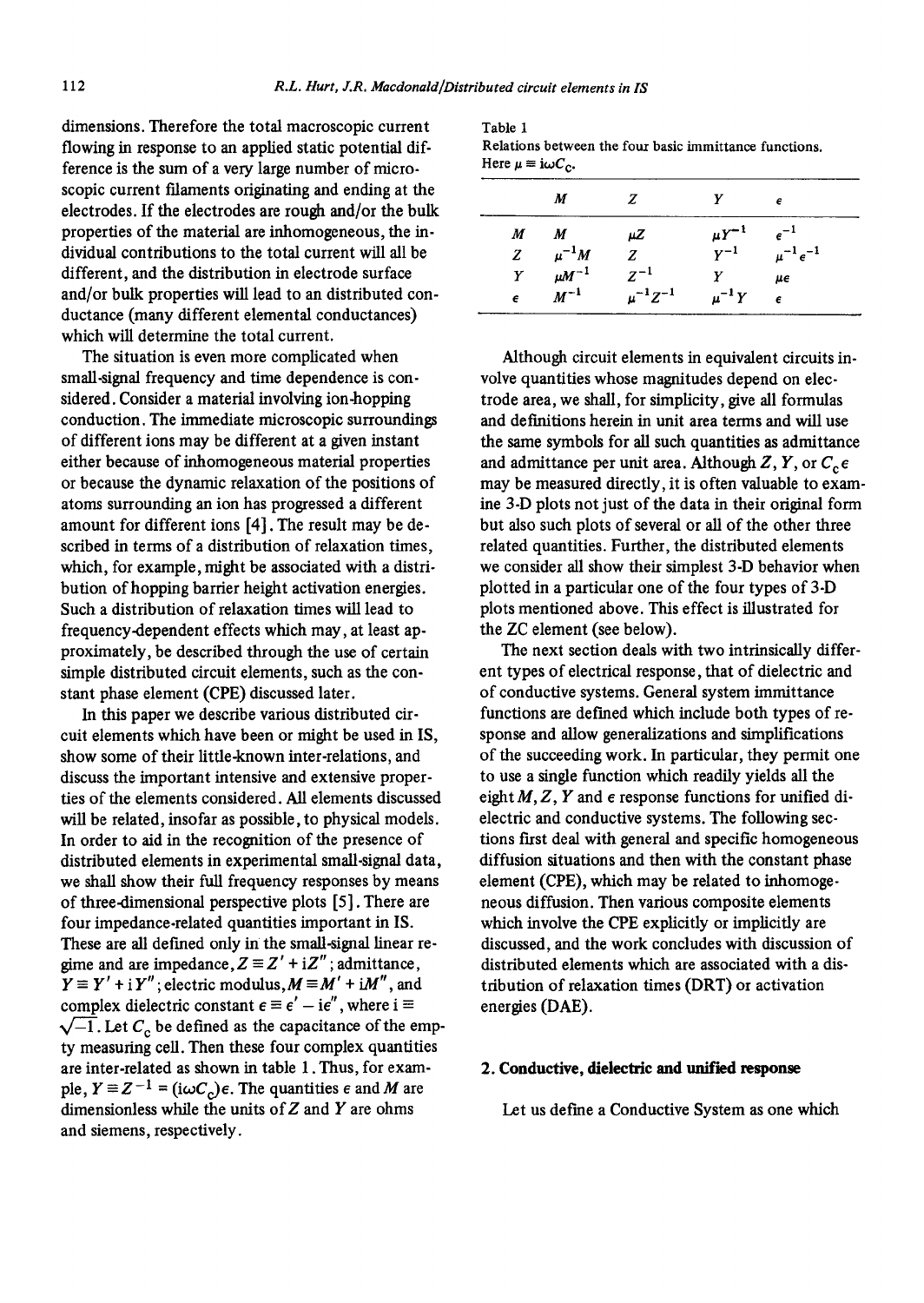exhibits non.zero dc conductance, while a Dielectric System may be defined as one without dc conductance. These are taken to be intrinsic properties of the material of interest and are not associated with blocking at electrodes, etc. Thus a dielectric material with a resistor in parallel with its arising, for example, from surface conduction, is not a conductive system under the present definition, nor is a conductive system with a capacitor in series with it a dielectric system. We shall distinguish between dielectric system and conductive system quantities by a subscript D or C. We shall show that because of a duality between the two kinds of systems, elements used in the dielectric area may also be simply adapted and used as well for conductive systems.

We may illustrate the difference between a D and a C system by DRT examples. Consider first a D-system with a continuous DRT, one whose relaxation time probability density is  $\mathcal{D}_{\mathbf{D}}(\tau)$ , where  $\tau$  is a relaxation time. The system response may be considered to be made up of an infinite number of composite differential circuit elements in parallel, each such element consisting of an elemental resistor and capacitor in series. Alternatively, a C-system involving a continuous DRT,  $\mathcal{D}_{\mathbb{C}}(\tau)$ , may be considered to involve an infinite number of elemental parallel *R-C* units in series [6]. Unless one or more capacitances in the first system is infinite or one or more resistances in the second system is infinite, the first will pass no direct current and the second may do so.

We may now write the complex dielectric constant  $\epsilon_{\text{D}}$  of the D-system and the impedance  $Z_{\text{C}}$  of the C-system [6] as

$$
\epsilon_{\mathcal{D}} = \epsilon_{\infty} + (\epsilon_0 - \epsilon_{\infty}) \int_{0}^{\infty} \frac{\mathcal{D}_{\mathcal{D}}(\tau) d\tau}{1 + i\omega\tau}
$$
 (1)

and

$$
Z_{\rm C} = R_{\infty} + (R_0 - R_{\infty}) \int\limits_{0}^{\infty} \frac{\mathcal{D}_{\rm C}(\tau) d\tau}{1 + i\omega\tau} \quad . \tag{2}
$$

Results may be slightly more complex when a DAE is present [7]. The normalization implicit in  $\mathcal{D}_{\mathbf{D}}(\tau)$ and  $\mathcal{G}_{\mathcal{C}}(\tau)$  is taken such that when  $\omega \to 0$ ,  $\epsilon_{\mathcal{D}} \to \epsilon_0$ and  $Z_C \rightarrow R_0$ . Note that when  $\mathcal{Q}(\tau) = \delta(\tau - \tau_0)$ , where  $\delta$  is a Dirac delta function, these results yield just simple Debye response, response with a single,

non-distributed relaxation time. Here we have introduced the new quantities,  $\epsilon_0$  and  $R_0$ , and the corresponding  $\omega \rightarrow \infty$  ones,  $\epsilon_{\infty}$  and  $R_{\infty}$ . It will be convenient and is indeed customary for one to deal with  $\epsilon_{D}$ and  $Z_C$  quantities whose real parts are normalized to unity at  $\omega = 0$ . We shall denote such normalization, where appropriate, with a subscript N. Then we may write

$$
\kappa_{\rm D} \equiv \kappa_{\rm DN} \equiv I_{\rm D} \equiv \left(\frac{\epsilon_{\rm D} - \epsilon_{\infty}}{\epsilon_0 - \epsilon_{\infty}}\right) = \int_0^{\infty} \frac{S_{\rm D}(\tau) d\tau}{1 + i\omega\tau} \tag{3}
$$

and

$$
Z_{\text{CN}} \equiv I_{\text{C}} \equiv \left(\frac{Z_{\text{C}} - R_{\infty}}{R_0 - R_{\infty}}\right) = \int_{0}^{\infty} \frac{\mathcal{D}_{\text{C}}(\tau) d\tau}{1 + i\omega\tau} \ . \tag{4}
$$

We can deal with complex capacitances instead of complex dielectric constants, if desired, by writing  $C_{\rm D} \equiv C_{\rm c} \epsilon_{\rm D}$ ,  $C_{\infty} \equiv C_{\rm c} \epsilon_{\infty}$ , etc. Note that we have introduced in eqs. (3) and (4) the unified, normalized immittance function  $I_i$  which is a normalized complex dielectric constant function when  $i = D$  or a normalized impedance when  $i = C$ .

Now come some interesting and useful results. Suppose that for any reason we find that  $I_D$  and  $I_C$  are identical functions of frequency. In the present example this would require that the D-system  $\mathcal{D}_{\mathbf{D}}(\tau)$  function be identical in form with the C-system  $\mathcal{D}_{\mathbb{C}}(\tau)$ function. If  $I_D = I_C$ , this equality induces a correlation or unification between the corresponding D and C systems. Thus whenever an  $I_C$  or  $I_D$  function is specified, duality between systems leads to an implicit or explicit specification of a model for the other system. The connections which follow for various immittance function levels for the two separate systems are shown

Table 2 Relations between normalized immittance functions for various systems when  $I_D = I_C$ .

|                                                                        |            | . . |                                                                                                                                  |
|------------------------------------------------------------------------|------------|-----|----------------------------------------------------------------------------------------------------------------------------------|
| Dielectric                                                             | Conductive |     | Unified                                                                                                                          |
|                                                                        |            |     | $Y_{\text{DN}} \longleftrightarrow M_{\text{CN}} \longleftrightarrow L_{\text{IN}} \equiv L_{\text{i}} \approx \mu I_{\text{i}}$ |
| $K_{DN} \xrightarrow{L_{CN}} Z_{CN} \xrightarrow{L_{IN}} I_{iN} = I_i$ |            |     |                                                                                                                                  |
|                                                                        |            |     | $M_{\text{DN}} \longleftrightarrow Y_{\text{CN}} \longleftrightarrow S_{\text{IN}} \equiv S_i = I_i^{-1}$                        |
| $z_{DM}$                                                               |            |     | $\longleftrightarrow$ $\kappa_{\text{CN}}$ $\longleftrightarrow$ $T_{\text{iN}} \equiv T_{\text{i}} = (\mu I_{\text{i}})^{-1}$   |
|                                                                        |            |     |                                                                                                                                  |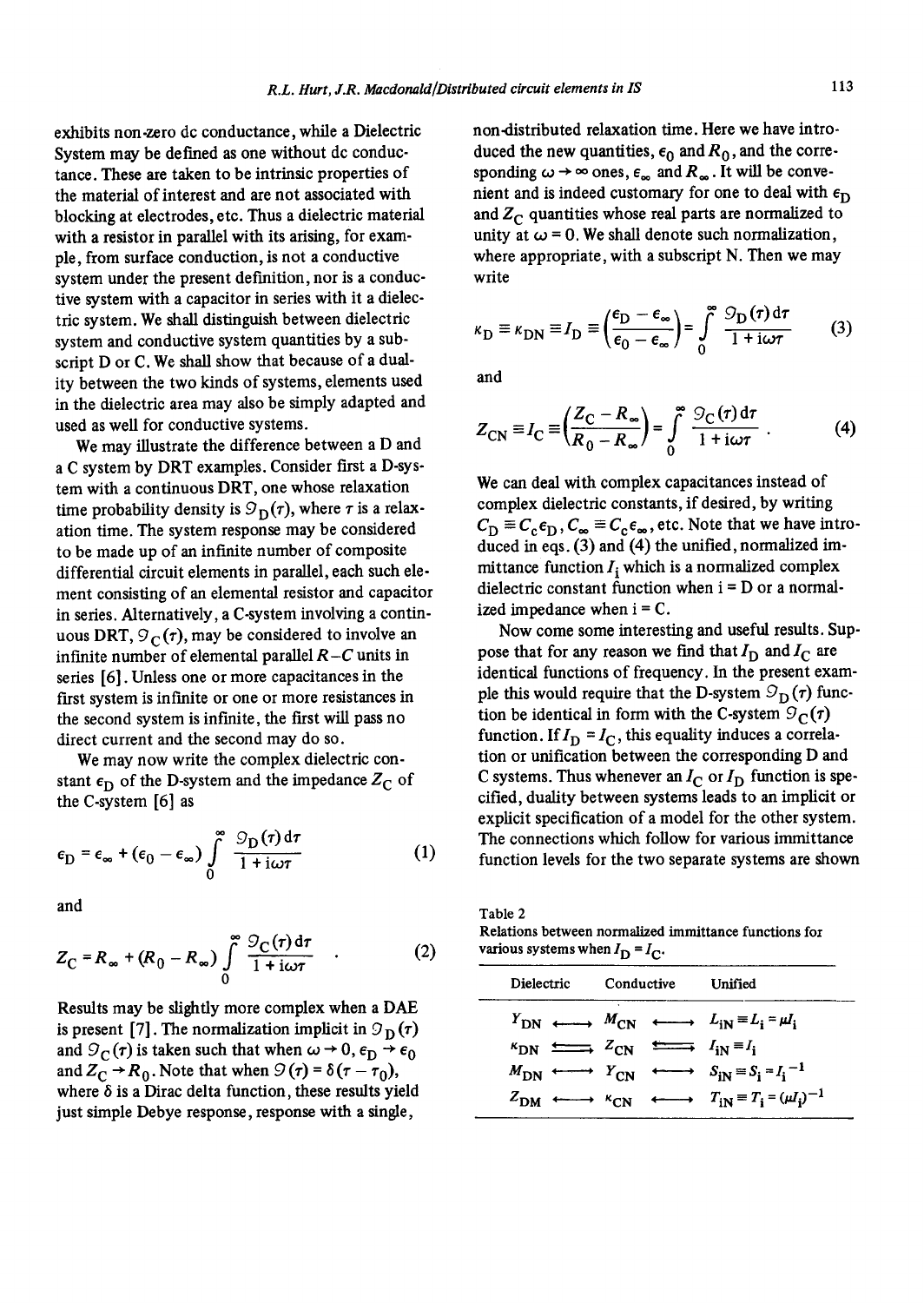in table 2, where the two double-ended arrows together are used to emphasize the primacy of the  $Z_{CN} = K_{DN}$ equality. All the other double-ended arrows indicate equalities which follow because of the table 1 relations between the other normalized D and C system immittance functions. For normalized functions such as we shall discuss later, it is convenient to replace  $\mu = i\omega C_c$ by  $\mu$  = is, where s is a normalized frequency variable. We shall do so in the following: We have selected new symbols, as shown in the last column of the table, to designate the unified-system normalized immittance functions and will generally omit the N subscript for these functions. We see that  $L_D = Y_{DN}$  and  $L_C =$  $M_{\text{CN}}$ , for example, and that knowledge of  $I_i$  and  $\mu$ alone is sufficient to allow all the eight D and C system normalized immittances to be readily obtained.

These results show that we need only to consider the various distributed element functions which may be of use in IS data analysis at the  $I_i$  level; specific D and C system response results follow automatically. Although the  $L_i$ ,  $S_i$  and  $T_i$  functions are simply related to  $I_i$  as we have seen, rather than present just  $I_i$ response, it is worthwhile to examine  $L_i$  and  $S_i$  as well, particularly using 3-D perspective plots. The  $T_i$ function is less interesting for most materials and will not be considered in as much detail as the others.

## 3. Spedfie response functions

## *3.1. Diffusion*

The first distributed element introduced into dec-

Table 3  $I_i(s, \psi_i)$  expressions for various distributed elements.

trochemistry was the infinite-length Warburg impedance [8], which models the one-dimensional diffusion of a particle in a homogeneous right half-space. This response is also completely analogous to wave transmission on a uniform semi-infinite RC transmission line [3]. But experimental cells are never infinite in extent nor are real transmission lines. Thus one needs diffusion response for a finite-length region, say that between two identical, plane parallel electrodes a finite distance apart. Such response, that of the finitelength Warburg, FLW, has been employed in liquid and solid electrolyte work for a long time [9,10] and differs from that of the infinite length Warburg only at low frequencies. General FLW response is analogous to that of a finite-length transmission line, shorted for a C-system and open-circuited for a D-system [3,7,11]

An expression for  $I_i$  FLW response is given in table 3. There the normalized frequency variable s is  $\ell_{\rm e}^2(\omega/D)$ , where  $\ell_{\rm e}$  is the effective length over which diffusion occurs and  $D$  is the diffusion coefficient of the diffusing particle. Note that when  $s \lesssim 3$ , the value of the tanh term is essentially unity and FLW response reduces to that for the infinite length Warburg. Such response is intensive, independent of sample dimensions when, e.g., admittance rather than admittance per unit area is considered. Alternatively, when  $s \rightarrow 0$ , FLW response is extensive and depends on the distance between the electrodes. The C-system impedance for FLW response is just

$$
Z_{\text{CFLW}} = R_{\infty} + (R_0 - R_{\infty}) I_{\text{CFLW}} \tag{5}
$$

and the corresponding complex dielectric response is

$$
\epsilon_{\text{DFLW}} = \epsilon_{\infty} + (\epsilon_0 - \epsilon_{\infty}) I_{\text{DFLW}} , \qquad (6)
$$

| No. | Physical process/name               | Acronym    | $Ii$ formula                    |
|-----|-------------------------------------|------------|---------------------------------|
|     | uniform diffusion                   | <b>FLW</b> | $\tanh(\sqrt{is})/\sqrt{is}$    |
| 2   | nonuniform diffusion?               | <b>GFW</b> | $tanh(iS)^{\psi}i/(is)^{\psi}i$ |
| 3   | constant phase element              | <b>CPE</b> | $(is)^{-\psi}i$                 |
| 4   | distribution of relaxation times    | ZC.        | $[1 + (is)^{\psi}i]^{-1}$       |
| 5   | distribution of relaxation times    | DC         | $[1 + is]^{-\psi_1}$            |
| 6   | Williams-Watts response             | <b>WW</b>  | $I_{iWW}$                       |
| 7   | distribution of activation energies | DAE        | $I_{iDAE}$                      |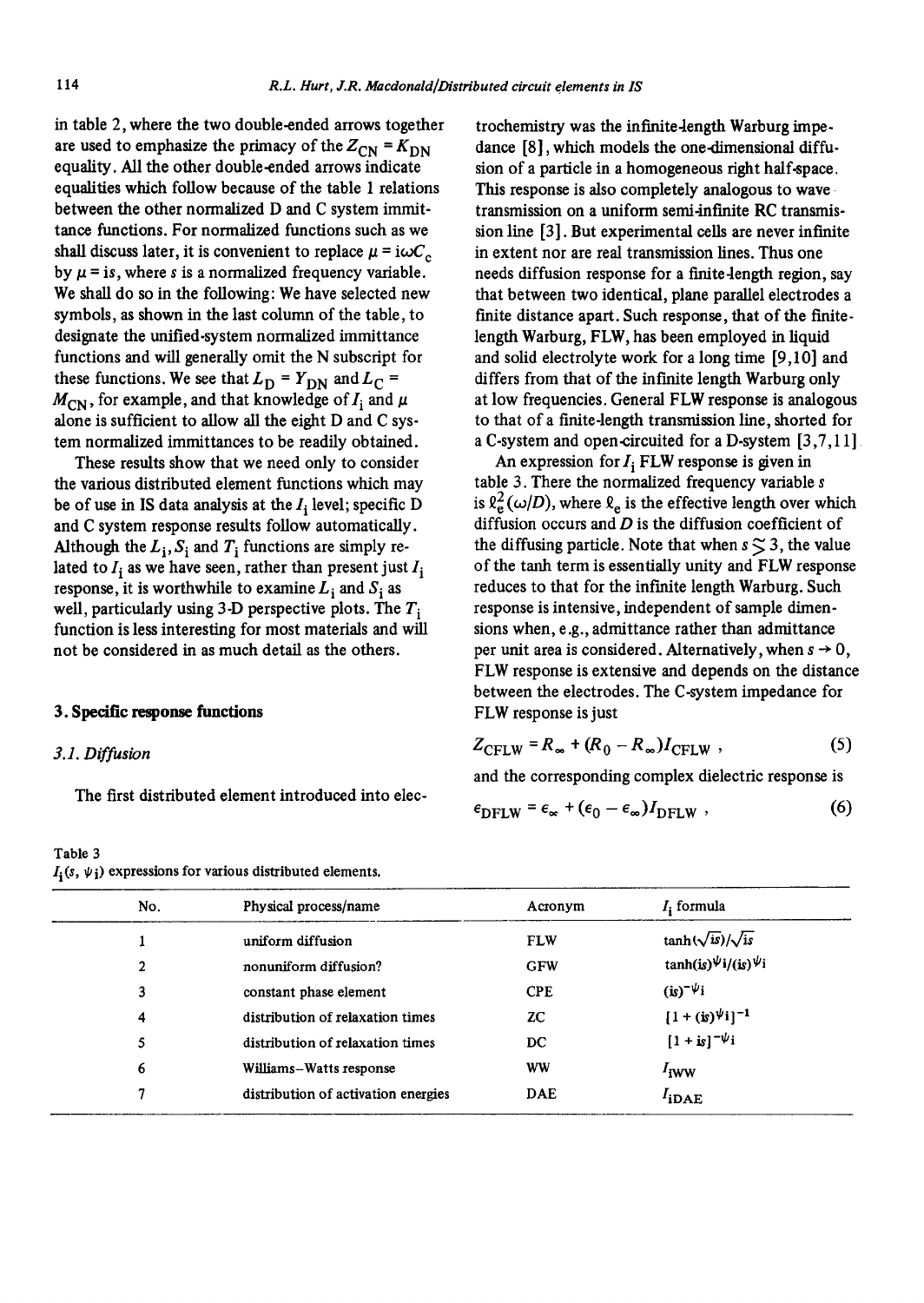where  $I_i$  is, as usual, either  $I_C$  or  $I_D$ . We shall show graphs of FLW and other response later.

The second'item in table 3, also related to diffusion, is an expression for a type of generalized finite length Warburg response [7], GFW. Its equation differs from that of FLW only by the replacement of the 0.5 exponent in the FLW expression by  $\psi_i$ , with  $0 < \psi_i < 1$ . Although one could take  $\psi_C = \psi_D = \psi$ , it has become customary in the principal case where the same formula has been used previously for both C and D response (see later discussion of ZC response) to set  $\psi_C = 1 - \psi_D$ . Then the GFW  $L_i$  and  $S_i$  functions both involve  $(is)^n$  response in the frequency region where finite length effects may be neglected. For example if  $I_i = (is)^{-\psi}i$ , then  $L_D = Y_{DN} = isi_D = (is)^{-\psi}D$  and  $S_{\rm C}$  =  $Y_{\rm CN}$  =  $I_{\rm C}^{-1}$  = (is)  $\psi$ C. Therefore  $n = \psi_{\rm C} = 1 - \psi_{\rm D}$ , and the admittance calculated for either a D- or a Csystem exhibits the same frequency dependence. Note that for the FLW function, where  $\psi_i = 0.5$ , it does not matter whether one takes  $\psi_{\rm D} = \psi_{\rm C} = 0.5$  or  $\psi_{\rm D} = 0.5$  $= 1 - \psi_C$ . Various distributed elements included in the term, "universal dielectric response", by Jonscher are discussed below (the CPE) or elsewhere [7].

## *3.2. Constant phase element*

The above considerations lead naturally to the CPE function introduced by Fricke [12] and Cole and Cole [13] and discussed recently in some detail [14]. Item three of table 3 shows that the CPE, which is defined for all frequencies, is the infinite-length diffusion limit of the FLW when  $\psi_i = 0.5$  or the arbitrary- $\psi_i$  infinite-length limit of the GFW. Now Schrama [15] has shown that the CPE with  $0 < \psi_i < 1$  may be interpreted as representing homogeneous diffusion for  $\psi_i = 0.5$  or inhomogeneous diffusion for other  $\psi_i$  values, a mathematical analog of wave propagation along a non-uniform continuously distributed semi-infinite transmission line. It was this result which led to the GFW and its tentative identification as a heuristic, approximate formula for non-uniform one-dimensional diffusion in a finite region. It is proposed as a temporary expedient until a detailed theory of such response becomes available.

Thus one model for the CPE is that of semi-infinite non-uniform diffusion. Another is its interpretation as a DRT [6]. But the DRT function associated with the CPE is non-normalizable, another indication that the

CPE is only valid over a limited frequency range. In any physically realistic model there should be both a shortest and a longest relaxation time; the CPE exhibits neither. Let us consider the FLW, a model whose response reduces to that of a single series *RC* circuit as  $s \rightarrow 0$  for the D-system and to a parallel *RC* circuit for the C-system. Thus, its modification of the CPE is physically reasonable for  $s \rightarrow 0$ . Further, in this limit the response is no longer intensive but becomes extensive. But there remains a problem as  $s \rightarrow \infty$ . The CPE, the GFW and the FLW all yield a non-physical infinite conductance (when  $\psi_i \neq 1$ ) when  $s \rightarrow \infty$ . Now the diffusion length associated with one-dimensional diffusion is  $\ell_{\text{D}0} = \sqrt{D/\omega}$ , which goes to zero as  $\omega$  or s goes to infinity. But it is obvious that ordinary diffusion theory, which involves a continuum, average process, will not apply when the diffusion length becomes comparable to the mean free path length of the diffusing elements. Thus the CPE, which suffers from both a  $s \rightarrow 0$  and a  $s \rightarrow \infty$  catastrophe must be modified at both ends of the frequency spectrum in order to rep. resent a physically reasonable response model.

Although we have presented the CPE in table 3 at the  $I_i$  level for comparison with the other response functions listed, it cannot be converted to the  $Z$  or  $\epsilon$  level by means of eqs. (5) or (6) since the equivalent  $R_0$  or  $\epsilon_0$  quantities are infinite. Instead we must just consider the present  $I_{iCPE}$  as a normalized, dimensionless form of the CPE which, in general, may be written as [14]

$$
Z_{\text{CCPE}} = Y_{\text{CCPE}}^{-1} = [A_{0C} (i\omega)^{\psi_{\text{C}}}]^{-1} , \qquad (7)
$$

or

$$
\epsilon_{\text{DCPE}} = M_{\text{DCPE}}^{-1} = [A_{\text{0D}}(i\omega)^{\psi_{\text{D}}}]^{-1} \,. \tag{8}
$$

Depending on the choice of  $A_{0i}$ , general CPE response can be either intensive or extensive. Again, it should be emphasized that eqs. (7) and (8) should only be applied for the range  $0 < \omega < \infty$  to insure physical realizability.

## *3.3. Two DRT distributed elements*

Two empirical distributed elements long used in the dielectric system area are those of Cole and Cole  $[13]$ , and Davidson and Cole  $[16]$  (the DC element). As shown in table 3 in rows 4 and 5 at the  $I_i$  level, they may be associated with specific distributions of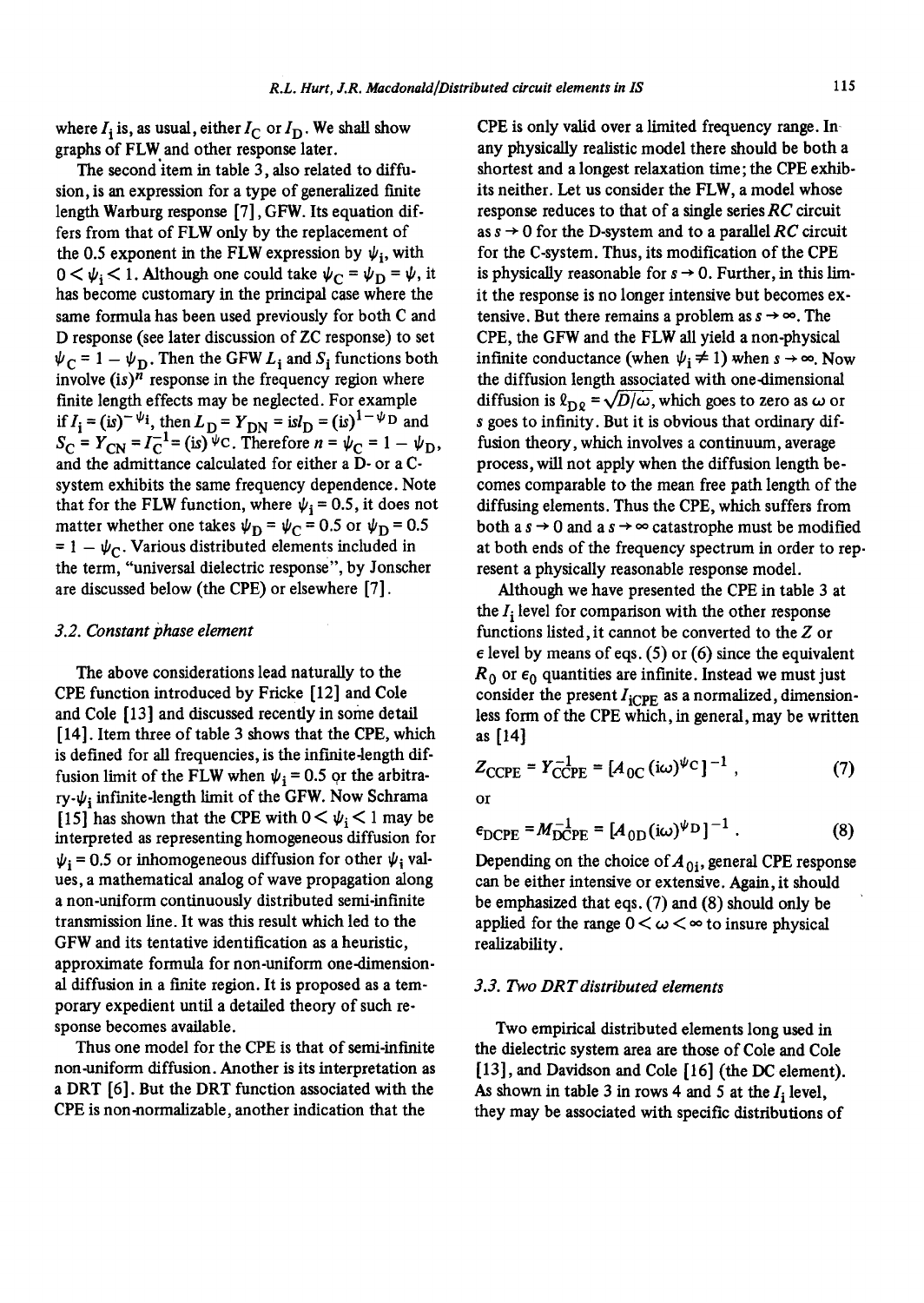relaxation times. The Cole-Cole dielectric response function has also been proposed as a conductive system distributed element [17] and has proved very useful in fitting IS data for many different conductive systems [7,17,18]. Since  $I_{CZC}$  leads to a curve in the conjugate impedance plane which is an arc of a circle whose center falls below the real axis (for  $0 < \psi_c < 1$ ), it has been termed the ZARC function [18]. Note that it is symmetric about its center point. Exactly the same shape (an  $\epsilon$ ARC) occurs, of course, when  $I_{\text{DZC}}$ is plotted in the complex dielectric constant plane (a Cole-Cole plot). Because of its impedance-plane shape and its original introduction by Cole and Cole [13], it seems reasonable to designate the general  $I_{iZC}$  function by the ZC acronym.

It is interesting to note that the  $I_{iZC}$  function may either be considered as a unified distributed element in its own right or as a composite element, a combination of an ideal circuit element and a CPE. For example, ZARC response and  $I_{CZC}$  are obtained from a resistor,  $(R_0 - R_{\infty})$  in parallel with a CPE, and  $\epsilon$ ARC response and  $I_{\text{DZC}}$  are obtained from the series combination of a capacitor,  $(C_0 - C_{\infty})$  and a CPE [18]. One may also define the YARC and MARC functions, ones which lead to a displaced semicircle in the admittance plane and in the complex modulus plane, respectively. The former may be synthesized by means of a resistor in series with a CPE and the latter by means of a capacitor in parallel with a CPE.

Unlike the ZC, the DC element leads to an asymmetric curve in the complex plane, one with a peak toward the low frequency side of the curve. Of course the DC element involves a different DRT than does the ZC. Neither element is consistent with a temperature independent DAE [19], yet the presence of a DAE (leading to an associated DRT) is probably more common experimentally than that of a DRT unassociated with a DAE. Although the ZC and DC elements may fit dielectric or conductive system data very well, it is inconsistent to use them for fitting when it is found that the system is thermally activated with a temperature independent DAE. Unfortunately, this fact has not been well appreciated in the past and they have indeed been often used in thermally activated situations where such a DAE is likely to be present.

Finally, it should be mentioned that neither the ZC nor the DC leads to physically reasonable response at both frequency extremes. The requirement that a

realizable system should have a largest (non-infinite) and a smallest (non-zero) relaxation time leads to  $I''$ response proportional to s in the limit of low frequencies and to  $s^{-1}$  in the high frequency limit. This matter often seems to be of no practical consequence, however, since measurements frequently are not (or cannot conveniently be) extended to the extreme frequency regions where such response must occur. Nevertheless, it is another reason why more physically realistic distributed elements than the ZC and DC should be used, when practical, in IS fitting and data interpretation.

#### *3.4. The Williams- Watts and DAE distributed elements*

Long ago, Kohlrausch [20] proposed the stretched exponential as an empirical relaxation function in the time domain,

$$
q(t) = q(0) \exp[-(t/\tau_0)^{\psi}].
$$
 (9)

In the case of dielectric relaxation,  $q(t)$  may represent total charge or polarization and  $\tau_0$  a relaxation time, a single Debye time constant when  $\psi = 1$ . In more recent times the frequency domain response following from eq. (9) has been discussed by Williams and Watts and used for fitting of dielectric system response data [21]. Since then, such Williams-Watts (WW) response has been found to follow from several different theoretical models, and WW transient and frequency response functions have been used to fit a variety of relaxation data for dielectric, conductive, and mechanical systems (see ref. [22] for many theoretical and experimental references). Incidentally, WW response leads to an asymmetric curve, rather like that of the DC, when  $I_{iWW}$  is plotted in the complex plane.

Unfortunately, it is not possible to obtain a simple exact expression for  $I_{iWW}$ . Thus the WW fitting that has been carried out so far has not been a definitive test of the appropriateness of WW frequency response for the various experimental data sets used. Further, only the imaginary part of the response has generally been compared with approximate WW frequency response predictions. A more appropriate approach is to use CNLS fitting of both the real and imaginary parts simultaneously. Although this has been impractical previously for WW frequency response fitting, a new, relatively simple, complete complex expression for WW frequency domain response has recently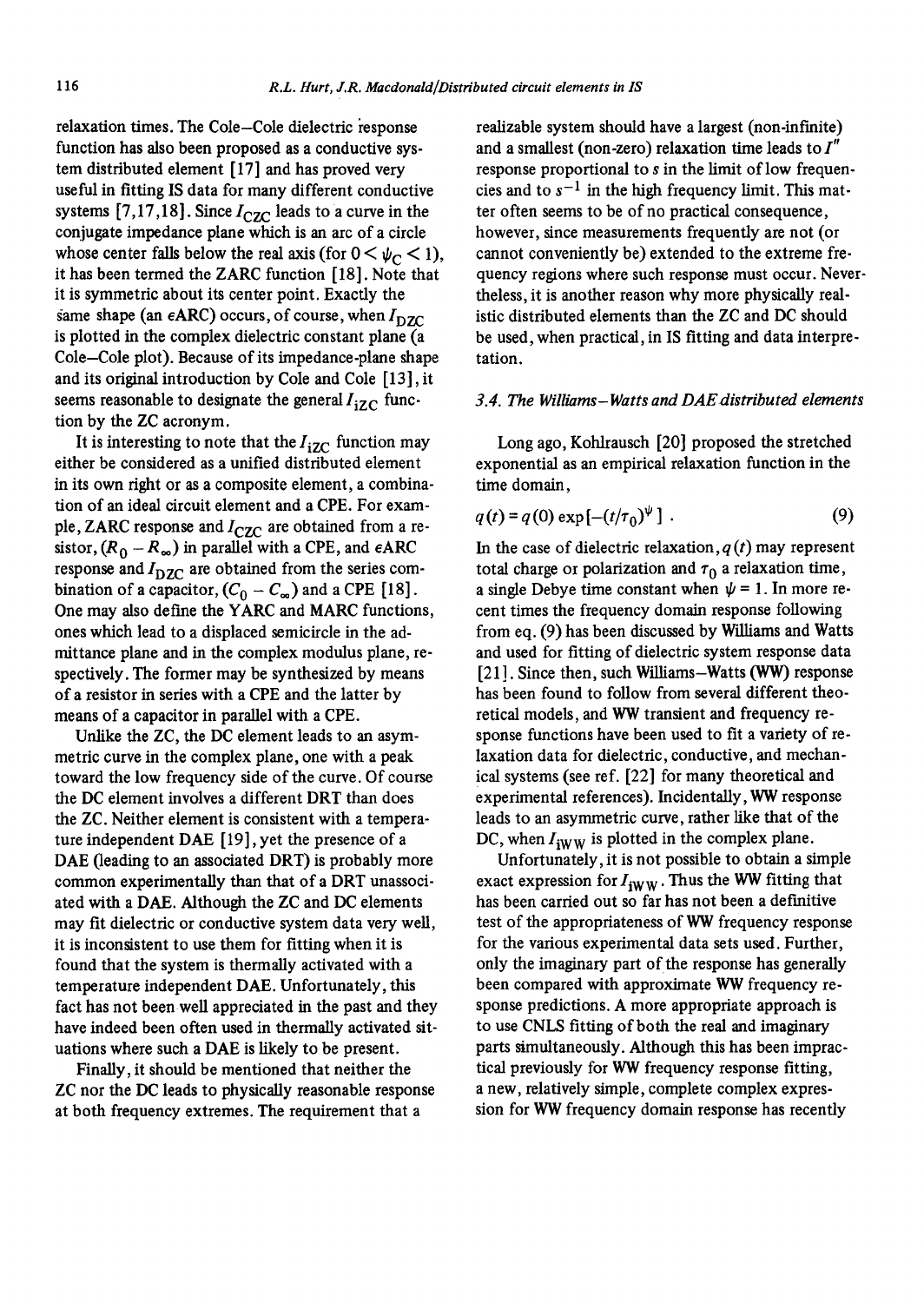been developed [23]. It may be used for either dielectric or conductive system data fitting. This expression is approximate but is nevertheless very accurate for  $0.2 \leq \psi \leq 1$ . It has been incorporated as part of an extensive and flexible CNLS fitting routine available from one of us (J.R.M.). This computer program allows none, one, or many distributed elements of different types to be made a part of an equivalent circuit also involving ideal circuit elements connected in different ways. Note that all fitting circuits must involve the geometrical capacitance  $C_{\infty}$  already introduced above, although sometimes the measurement frequency range does not extend high enough for this element to have an appreciable effect on the measured response. It always bridges the two electrodes of a measuring cell.

The DAE distributed element of table 3, line 7 also cannot be expressed exactly in simple closed form in the most general case. But it can be represented by an integral which can be easily evaluated numerically and has been incorporated as a part of the CNLS fitting program mentioned above. There are several forms of the DAE but they all involve an activation energy probability density which depends exponentially on the activation energy (properly, enthalpy of activation). The transient response of the general DAE model was discussed in detail some time ago [24] and the corresponding frequency response, that of  $I_{iDAE}$ , has only recently been considered [7]. It should be noted that although all of the distributed elements considered herein show power-law frequency response of the CPE type, at least over limited frequency ranges, only the DAE also exhibits physically realizable response in both frequency extremes.

The most general form of the DAE (which should properly be designated the EDAE, for exponential distribution of activation energies) involves two slope parameters,  $\phi_{i1}$  and  $\phi_{i2}$ , which are related to frequency-response power-law exponents, such as the  $\psi_i$ 's already introduced. But unlike the  $\psi_i$ 's, which must fall in the range  $[0,1]$ , the  $\phi_i$ 's may take on values between  $-\infty$  and  $+\infty$ . Nevertheless, when they are reasonably close to 0.5, they play a role like the  $\psi_i$ 's. There are two simplified forms of the general DAE where only a single  $\phi_i$  occurs, the DAE<sub>1</sub> and the DAE<sub>2</sub>. For the  $DAE<sub>1</sub>$ , which leads to an asymmetrical complex plane shape like that of the DC or WW, one has  $\phi_{i1} = \phi_{i2} = \phi_i$ . On the other hand, when  $\phi_{i1} = -\phi_{i2}$ 

=  $\phi_i$ , one has the DAE<sub>2</sub>, a model which leads to a symmetric shape in the complex plane like that of the ZC. When neither of these conditions applies, one has the general DAE, a model which can lead to even more complicated shapes in the complex plane [7]. Finally, there is one other parameter present in the DAE model which needs to be mentioned;  $r$  (or  $r_2$ ), the ratio of maximum to minimum relaxation times present in the system. It can become very large at low temperatures.

Now it is found that when "data" covering a finite frequency range and derived from one of the distributed element models of rows 1 through 6 of table 3 is fitted with the DAE model using full CNLS, an exceptionally good fit is found [7,22,25]. Thus one or another form of the DAE can simulate any of the other distributed elements considered herein over the frequency range of experimental interest. We have already mentioned that the DAE is physically reasonable in the frequency extremes while the other distributed elements are not. Another important virtue of the DAE model is that it leads to explicit temperature dependence predictions for the  $\phi_i$ 's of the model, predictions which usually seem to be in good agreement with experimental results. On the other hand, no specific temperature dependence predictions are available for the  $\psi_i$ 's of the other distributed elements, and they are inconsistent with a temperature independent distribution of activation energies.

## **4. Graphic illustration of response curves**

The first element to be considered will be the CPE. We shall suppress the i subscript of  $\psi_i$  and  $\phi_i$  in this section for simplicity. Only the response of the  $DAE_1$ model will be considered here since that of the other DAE models has been discussed elsewhere [7]. The CPE must be treated by itself since, as noted previously, it is the only element which does not have a convergent value for both low and high frequencies in any system. The CPE thus cannot meaningfully be included in perspective 3-D plots with any of the other elements. Fig. 1 shows  $I^*$  and S plots (corresponding to  $Z^*$  and Y in a conductive system) for a CPE with an exponent of 1/2. It is easy to *see* how this element derives its name from the constant phase angle in the complex plane projection. The angle, measured from the real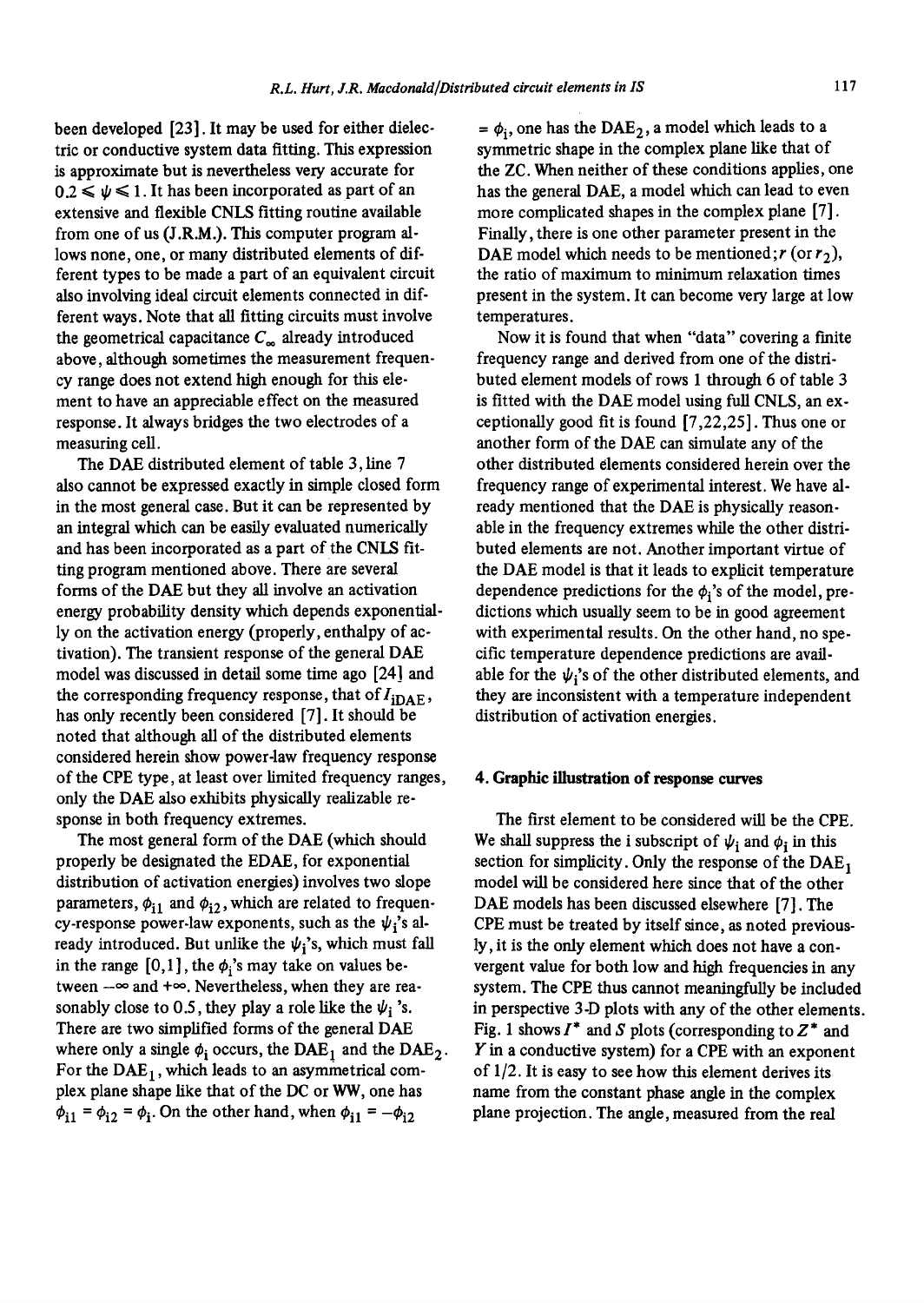

Fig. 1.3-D perspective plots of the constant phase element (a) in the  $I^*$  plane (corresponding to impedance or dielectric response) and (b) in the S plane (corresponding to admittance or complex modulus). The normalized  $log_{10}$  frequency axis is marked in units of 1 and in (a) the  $I$  axes are in units of 7.1 while in (b) the S axes are in units of 0.067.

axis, is simply  $\theta \equiv \pi \psi_i/2 = \pi/4$ . The phase angle for the S plot is the same here. Notice the great difference in frequency dependence between the  $I^*$  and S curves, however.

Next to be considered are the ZARC-Cole, or ZC element, and the YARC distributed element. The com-

plex plane admittance plot of a YARC has the same form as the complex plane impedance plot of a ZC, hence its name. The responses of these two elements are illustrated in fig. 2 in each of the four different systems. It turns out that the best way to directly compare these two elements on the same graph is to display them in different systems, with one system being the complex conjugate of the reciprocal of the other. For instance, fig. 2a presents an  $I^*$  plot for the ZC (corresponding, for example, to  $Z^*$ ) and an S plot for the YARC (corresponding to  $Y$ ). We shall not generally distinguish between an  $I$  and an  $I^*$  plot when the context is clear. Fig. 2a also exhibits an important aspect of the response of the *ZARC* and YARC elements: there are converged limits at both the low and high frequency ends and there is a clear peak in the imaginary values (centered at  $s = 1$  for these normalized data). In fact, of all the distributed elements discussed in this section, only the YARC exhibits this peaked behavior in the  $S$  system  $-$  for the others it is found in the  $I^*$  system, as with the ZC. Note particularly that the shapes of the  $I^*$  and S projection curves are identical (but with opposite frequency dependence) for the  $Im - log(s)$  and  $Im - Re$  planes.

Concentrating only on the ZC response curves, one sees in fig. 2b that for low frequencies the imaginary component of  $T^*$  (corresponding to  $\kappa^*$ ) is about 100 times greater in magnitude than the real component. Note that because of this extreme variation, a log-log plot is presented for these  $T$  and  $L$  systems. At high frequencies, the two are of approximately the same order of magnitude. The  $S$  and  $L$  plots (figs. 2c and 2d) appear to be neatly identical, and indeed they are very close. However, while  $L$  approaches zero at high frequencies, S approaches one. The great similarity between these graphs also comes from the symmetries introduced by considering only  $\psi = 1/2$ . Figs. 2e and 2f show the same two curves for  $\psi = 1/3$ , where these symmetries have broken down.

The general trends exhibited by the ZC element in these four systems are shared by all of the other distributed elements to be covered in this section. It is somewhat difficult to easily see the differences between elements when viewed in systems other than  $I^*$  since it is the only one which is well behaved and converged for both ends of the frequency spectrum. So for easier reference, all major comparisons between elements will be made using  $I^*$  plots.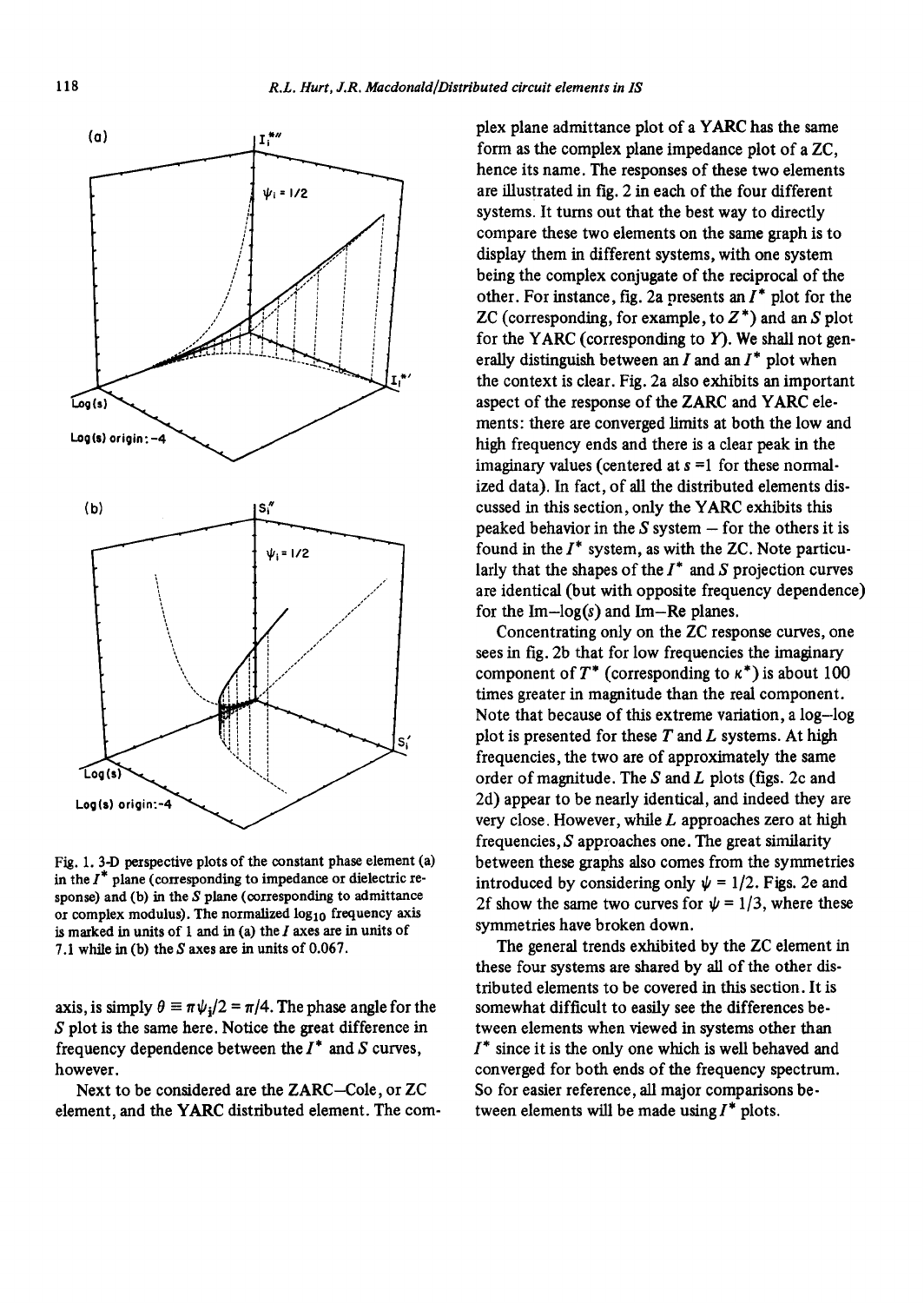



 $\int_{a}^{a}$   $\int_{a}^{b}$  Re/Im units = 0.1; *(b)* log(x) *are* 1. For the first The 2, 3 and perspective plots of the znn, (washed projectors) and the rm  $\kappa$ , (some projectors), because of the mannematical similarity of these two functions, they are plotted together in different systems to bring ou BETTLY OF THESE TWO TRIBUTEDS, The year plotted together in unreason, systems to order our these symmetries even mought they cannot be directly compared. The units of log(s) are 1. For the first four plots, the correspondi not be alrectly compared. I ne units of log(*T*)/log(*L*), log(Re)/log(Im) units = 1; (c) *S*/*I*, Re/Im units = 7.2; (d) *L*/*T*, Re/Im units = 7.1. Plots of 108 (*T*)/log(*L*), log(Re)/log(Im) units = 1; (c) *S*/*I*, Re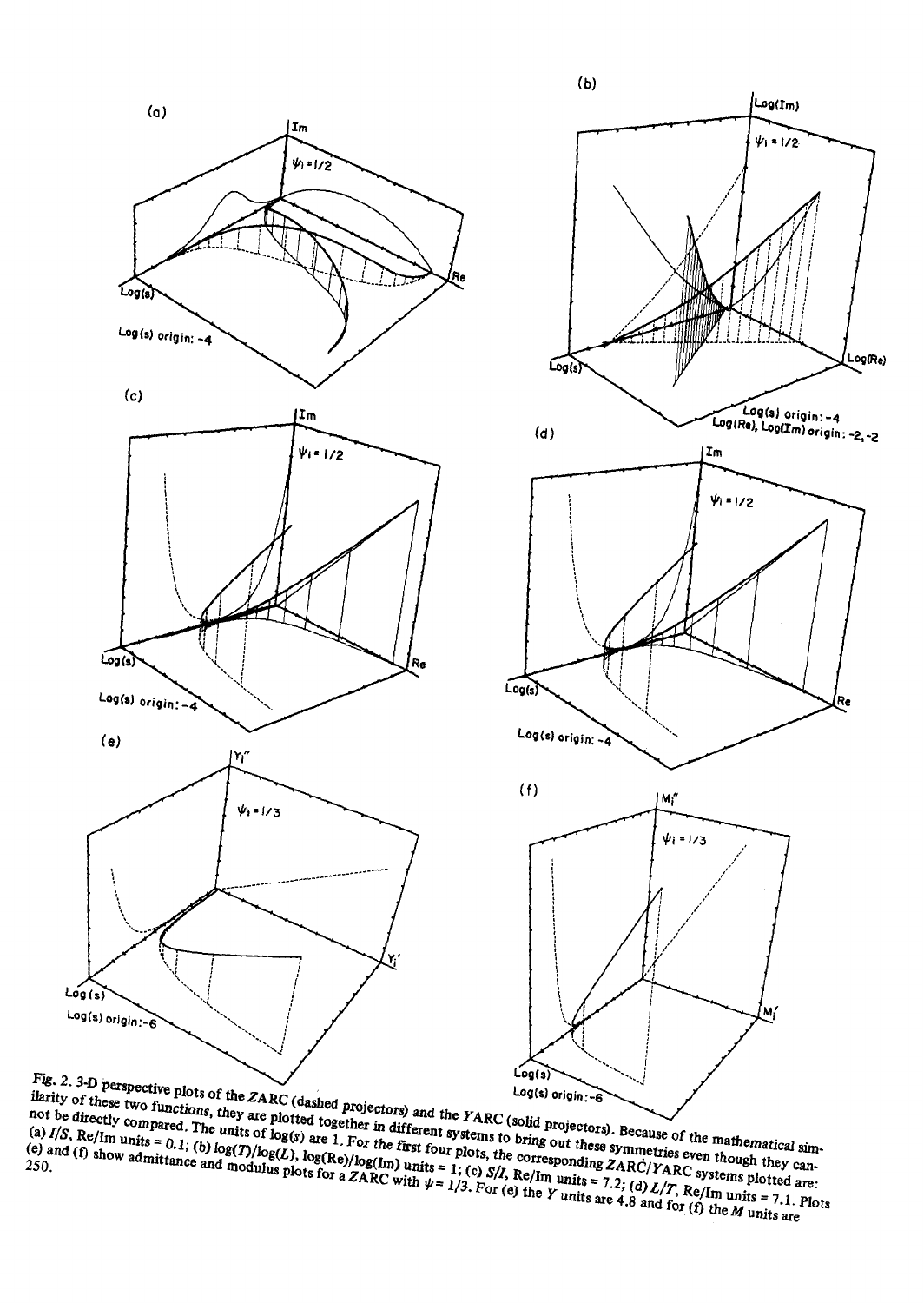

Fig. 3. Comparison of distributed elements with  $\psi = \phi = 0.5$ . (a) shows the  $I^*$  projections of the elements while the rest are 3-D perspective plots of the ZARC in comparison with the other response curves. For the 3-D curves, the  $log(s)$  units = 1 and the I units = 0.1. The responses plotted are (b) Debye, (c) DC, (d) GFW, (e) WW and (f)  $DAE_1$ .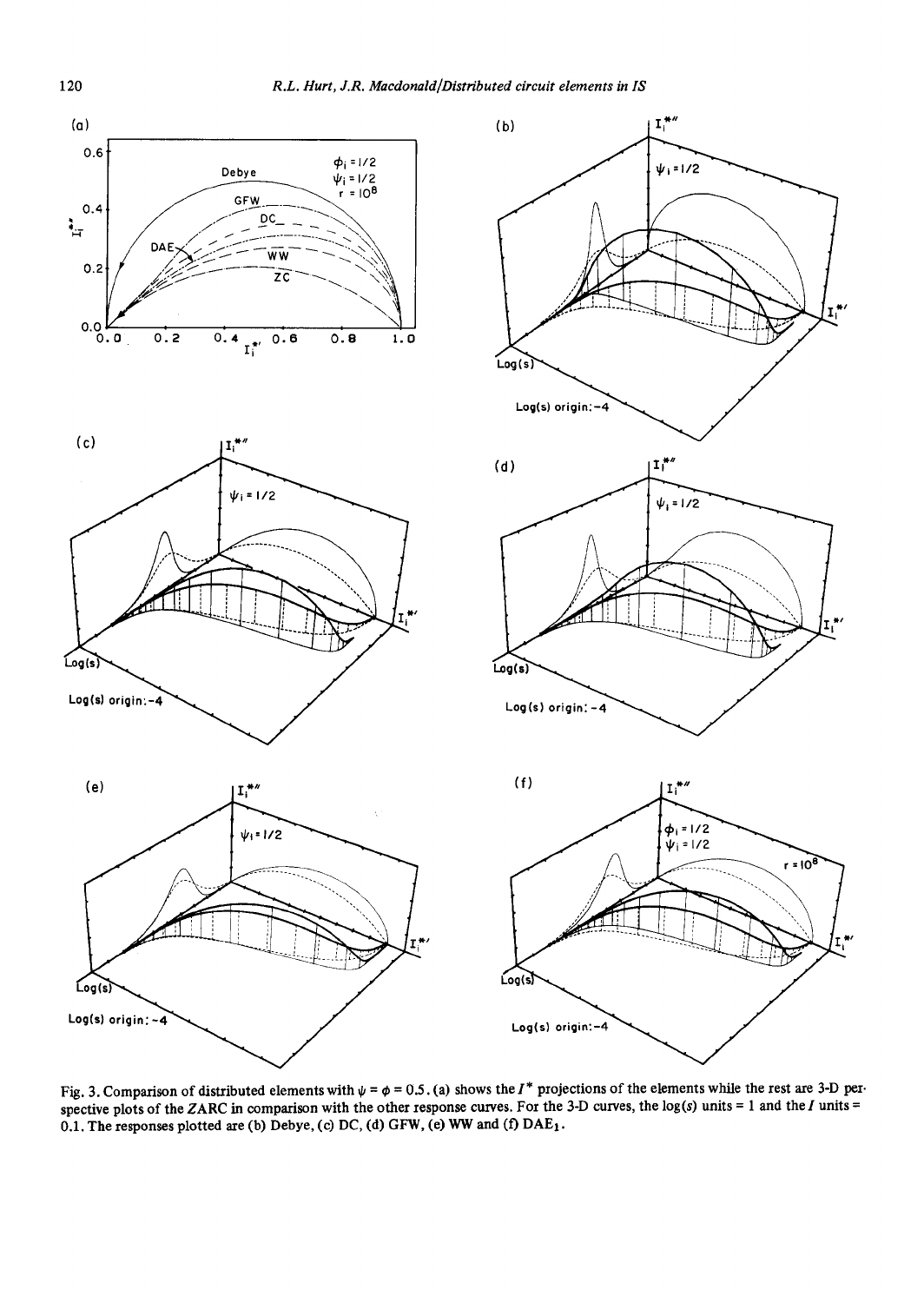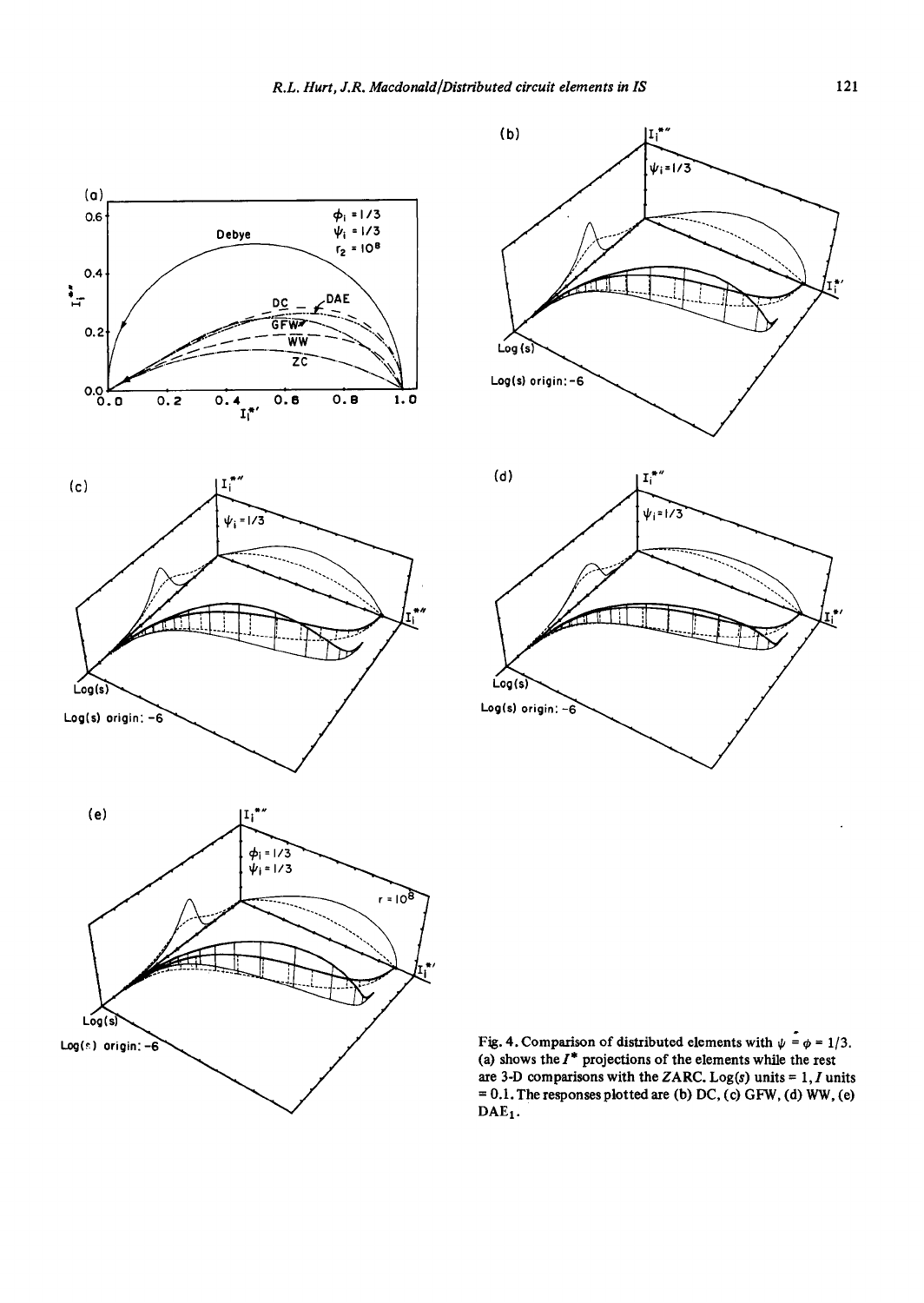Fig. 3 presents a series of comparisons between the various elements at  $\psi = 1/2$ . Fig. 3a is a standard 2-D complex plane plot, provided to show in more detail what the complex plane projections of the 3-D perspective plots look like. For the 3-D plots of fig. 3b-3f each of the elements is presented on the same graph as a ZC element, chosen as a reference because of its high symmetry. In 3b a ZC is shown along with a standard Debye response. Note how much greater the frequency range of the ZC is over that of the Debye element  $-$  approximately  $8$  decades compared to 4 decades. The Debye also has a much sharper peak of  $I^*$  versus log(s), and it comes into the real axis vertically at either extreme of frequency as required by physical realizability.

The other elements are presented in figs. 3c through 3f. It is clear from the 2-D plot that all of the distributed elements have a CPE-like response at high frequencies, and all but the ZC have a Debyelike response at low frequencies (the  $DAE<sub>1</sub>$  also actually has a Debye-like response at high frequencies, but this will be treated in more depth later). It is no surprise that while the ZC is symmetric about the peak the other elements approach the peak more sharply from the low frequency side, acting more like the Debye curve from this end. The element with the sharpest peak is clearly the GFW (here, at  $\psi = 1/2$ , the same as a finite length Warburg or FLW). It also has a fairly distinct region of transition between Debye-like and CPE-like behavior. The DC and DAE have very similar shapes, an aspect which will be discussed later. The Williams-Watts curve appears closest to the ZARC with its fairly shallow peak, though it has been shown [23] actually to be closer to the asymmetric DC curve with some rescaling of parameters. Of all the elements in this figure, the WW is the one which is currently used most often in fitting data for dielectric systems, meaning that its I response is usually treated not as an impedance but as a complex dielectric constant.

Fig. 4 presents perspective plots of these same elements at  $\psi = 1/3$  which bring out several interesting features. First, all of the elements have peaks which are spread out along a wider frequency range. The DC, GFW, and  $DAE_1$  all exhibit a much longer region of CPE-like behavior at intermediate to high frequencies, while the WW and GFW curves no longer have much Debye.like behavior at low frequencies.

Note also that the  $DAE_1$  and DC are very similar in both the complex plane plot and in their full 3-D frequency response. For this exponent, the GFW does not have such a sharp region of transition between the peak and the region of CPE behavior.

To round off the study of the power-law-region behavior of these functions, fig. 5a gives a complex plane plot of the responses of all the distributed elements except the WW. For this exponent value of 2/3, the GFW more or less "blows up" in a large region where its projection is circular, with the center



Fig. 5. Part (a) is a 2-D  $I^*$  plot of various distributed elements at  $\psi = \phi = 2/3$  and (b) is a 3-D perspective plot of the GFW element displaying anomalous behavior at this value of  $\psi$  $(\log(s)$  unit = 1, *I* units = 0.1).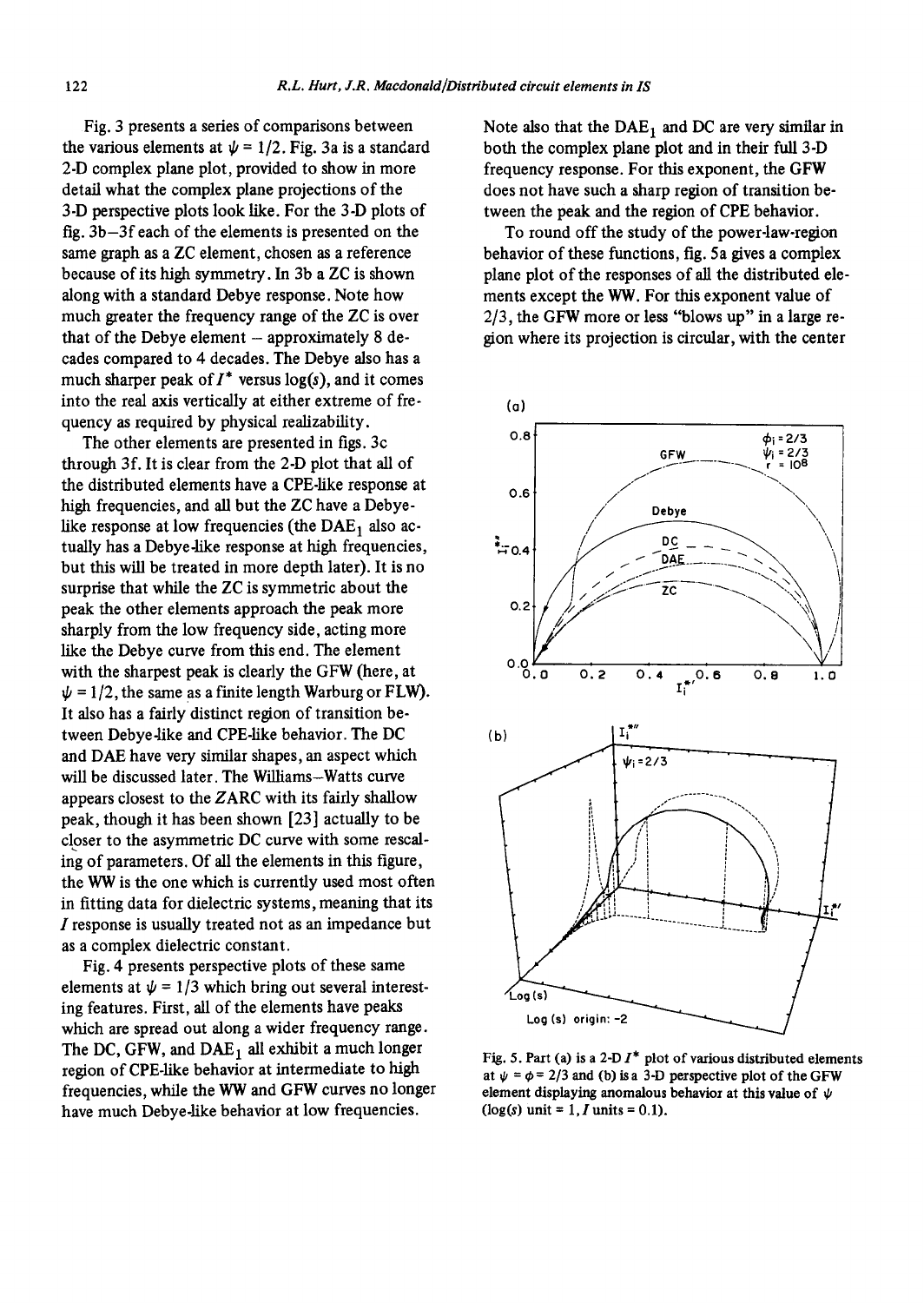above the real axis. As fig. 5b shows, however, this behavior appears only over a narrow region of frequencies, thus exhibiting a very sharp peak in the  $I^{**}$ -frequency plane. Because of this strange behavior, the GFW seems best used at values of  $\psi$  at or below 0.5. The behavior of the other elements clearly illustrates their approach to the Debye limit as  $\psi \rightarrow 1$  for the DC and the ZC and for  $\phi \geq 1$  for the DAE<sub>1</sub>.

Because of the similarity between the  $\overline{DAE}_1$  and DC elements, several CNLS fits were made between the two elements to see how closely they corresponded. Reasonably close results were obtained for converged (upper limit  $r \ge 10^8$ ) DAE<sub>1</sub> responses. In general, lower  $\psi$  and  $\phi$  values gave better fits. Fits made using DAE data generated with smaller upper limits gave increasingly poor fits. The optimum exponent values for the DC were found to be lower than those for the  $DAE_1$ . Fig. 6 presents two of these fits



Fig. 6. Fits of Davidson–Cole model to the DAE<sub>1</sub> at (a)  $\psi$  = with other distributed elements. Finally, (c) shows the  $\phi$  $\phi = 1/3$  and (b)  $\psi = \phi = 1/2$ . Log(s) unit = 1, I units = 0.1. variation of the DAE<sub>1</sub>.



Fig. 7. DAE<sub>1</sub> properties. Part (a) shows the limiting  $r$  cases converged  $DAE_1$ ; (b) shows an S plot of the low frequency behavior of the  $DAE_1$ , with varying r values, in comparison